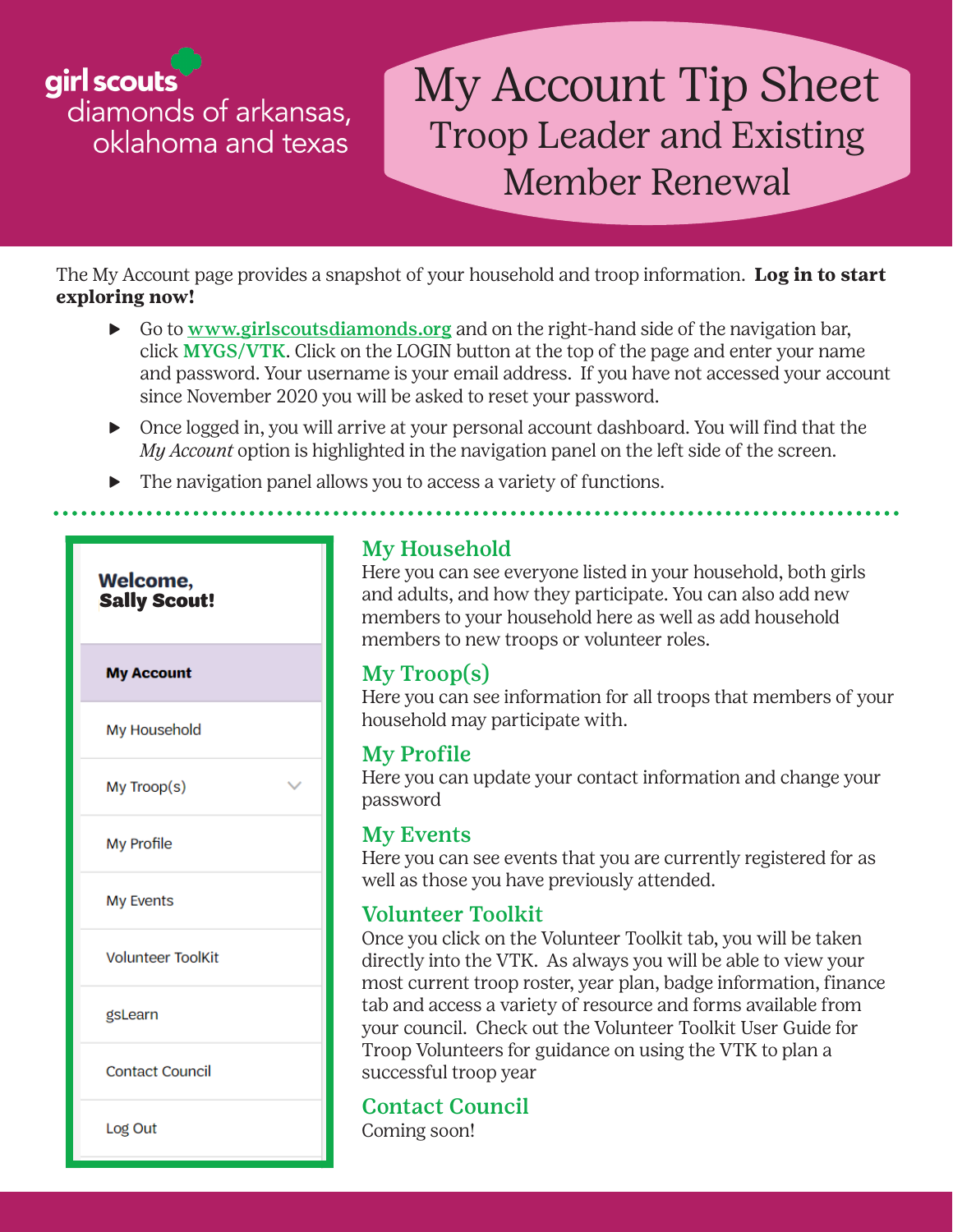## Adding NEW Girl or Adult Members to Existing Households

All families with current Girl Scout memberships can easily add new members to their existing household accounts. After logging into My Account, click My Household tab and follow the steps below:

- 1. My Household Members are broken into two sections: Adults and Girls. Scroll past these sections until you see Register a new household member ) near the bottom of the page. Click on this option.
- 2. You will be directed to the Troop Search page. Enter your zip code in the "Location" box; scroll to the bottom of the page and click "Search."
- 3. Choose the appropriate "Join-Town/Area" troop for where you would like to participate in Girl Scouts. Scroll to the bottom of the troop description box, and click to add girls and/or adults to the troop. Tip: Increase the Search Radius if the Join troop for your town/area does not appear.
- 4. Scroll down on your screen, and click "Add Details."
- 5. From here, enter the new members' information, including birthday, grade, school, etc. You will then be prompted to complete payment for membership fees.
- 6. Once payment is complete, you will receive an emailed confirmation with receipt.



PLEASE NOTE: Troop Leaders cannot add new girls to their troop. At the bottom of the My Troops tab, there is an option to "Invite friends to join my Troop". If you are contacted by parents who want to join your troop, you can send them an email invite, but because they need to create their own account, Troop Leaders cannot register new girls directly into their troops. Please share the My Account Tip Sheet: Information for New Families and ask caregivers to follow the steps to create an account and get registered. New families are also welcome to contact Girl Scouts - Diamonds directly for assistance with this process.

### Troop Leader Troop Renewal

Use these instructions when renewing members in your troop

- 1. Login to My Account
- 2. Click on My Troops
- 3. Select the specific troop # from the menu under My Troops
- 4. Select the girl members to renew
	- a. Indicate a member(s) who is not returning next year by selecting Not Returning
	- b. Hide inactive and not returning members to sort out who is returning
	- c. Select girls individually or select all (Not Returning girls are excluded from the list)
- 5. Select the adult members to renew
	- a. Indicate a member(s) who is not returning next year by selecting Not Returning
	- b. Hide inactive and Not Returning members to sort out who is returning
	- c. Select adults individually or select all (Not Returning adults are excluded from the list)
	- d. Uncheck any adults not renewing right now.